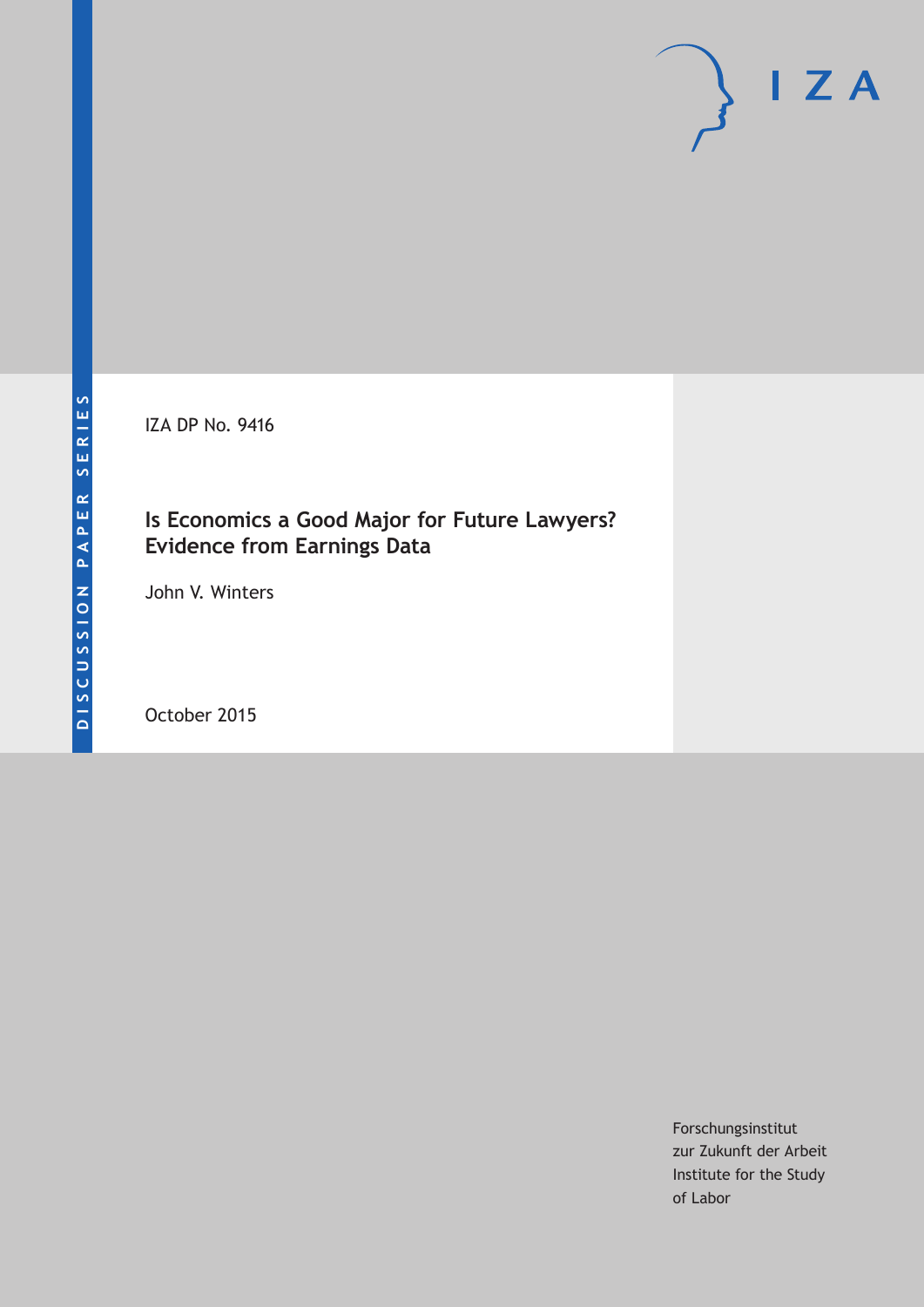# **Is Economics a Good Major for Future Lawyers? Evidence from Earnings Data**

**John V. Winters** 

*Oklahoma State University and IZA* 

Discussion Paper No. 9416 October 2015

IZA

P.O. Box 7240 53072 Bonn Germany

Phone: +49-228-3894-0 Fax: +49-228-3894-180 E-mail: iza@iza.org

Any opinions expressed here are those of the author(s) and not those of IZA. Research published in this series may include views on policy, but the institute itself takes no institutional policy positions. The IZA research network is committed to the IZA Guiding Principles of Research Integrity.

The Institute for the Study of Labor (IZA) in Bonn is a local and virtual international research center and a place of communication between science, politics and business. IZA is an independent nonprofit organization supported by Deutsche Post Foundation. The center is associated with the University of Bonn and offers a stimulating research environment through its international network, workshops and conferences, data service, project support, research visits and doctoral program. IZA engages in (i) original and internationally competitive research in all fields of labor economics, (ii) development of policy concepts, and (iii) dissemination of research results and concepts to the interested public.

IZA Discussion Papers often represent preliminary work and are circulated to encourage discussion. Citation of such a paper should account for its provisional character. A revised version may be available directly from the author.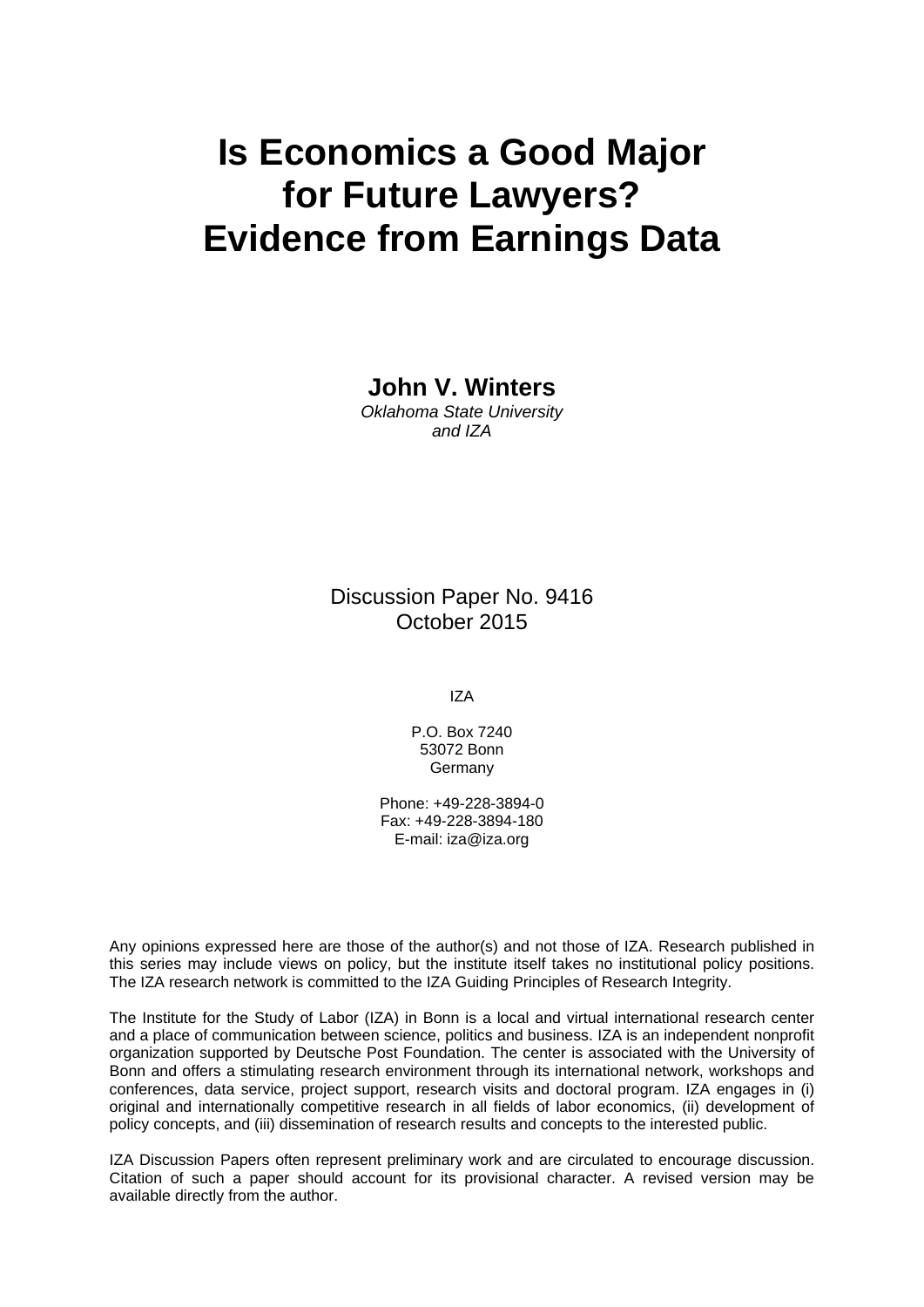IZA Discussion Paper No. 9416 October 2015

## **ABSTRACT**

## **Is Economics a Good Major for Future Lawyers? Evidence from Earnings Data\***

The current study examines earnings differences for practicing lawyers by undergraduate major with a focus on economics majors. Some majors do much better than others. Economics majors tend to do very well in both median and mean earnings, and both without and with controlling for individual characteristics. Electrical engineering, accounting, finance, and some other majors also do relatively well. This information is useful for undergraduates planning to attend law school and considering what undergraduate major field to study. Economics appears to be a very good option.

JEL Classification: I20, I26, J24, J31

Keywords: college major, earnings, economics major, lawyers, attorneys

Corresponding author:

 $\overline{a}$ 

John V. Winters Oklahoma State University 331 Business Building Stillwater, OK 74078-4011 USA E-mail: jvwinte@okstate.edu

<sup>\*</sup> The author thanks Lee Adkins, James Bishop, Jim Fain, and Laurie Lucas for helpful comments. Any errors, omissions or opinions are solely the responsibility of the author.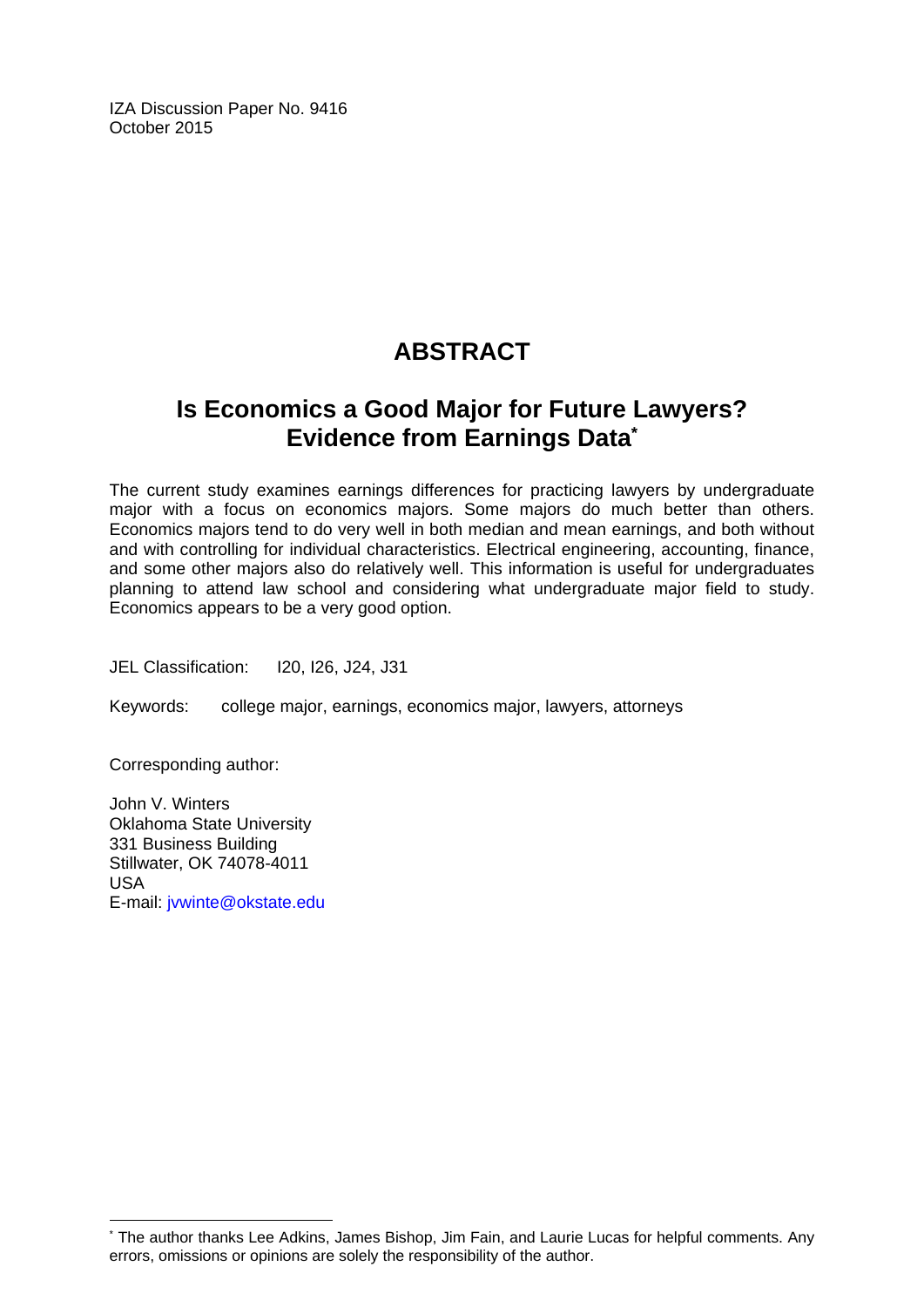### **INTRODUCTION**

Each year millions of young college students around the world face an important decision that will significantly impact the rest of their life, the choice of what major field of study to pursue. Economists have much to say about how young people make this decision. The human capital framework suggests that young people weigh the present and future costs and benefits of various fields of study. Rational decision makers will choose the major field of study that offers them the highest expected utility. Of course, the expected benefits and costs vary across individuals due to different skills, endowments, and preferences. By far one of the most important benefits offered by various majors is the expected future earnings, and economics has consistently been shown to be a financially rewarding major (Black et al. 2003; Allgood et al. 2011; Carroll et al. 2014; Winters and Xu 2014). However, expected earnings also depend on the career path an individual plans to pursue after college. For a given major, some occupations will pay much higher and some much lower than the average earnings for the major as a whole. Similarly, for a given occupation, some majors will offer much higher and some much lower earnings than the average for the occupation.

Many young people already have a specific occupation path in mind and then choose a major that they believe will help prepare them for that career. This is especially true among students interested in becoming lawyers. Law schools admit students from a wide variety of backgrounds, but some majors are certainly more popular than others among law school applicants. Similarly, there is some belief that some majors provide especially good preparation for law school, for example, by developing familiarity with the legal system, reading and writing skills, analytical thinking, logical reasoning, and argument construction. Furthermore, some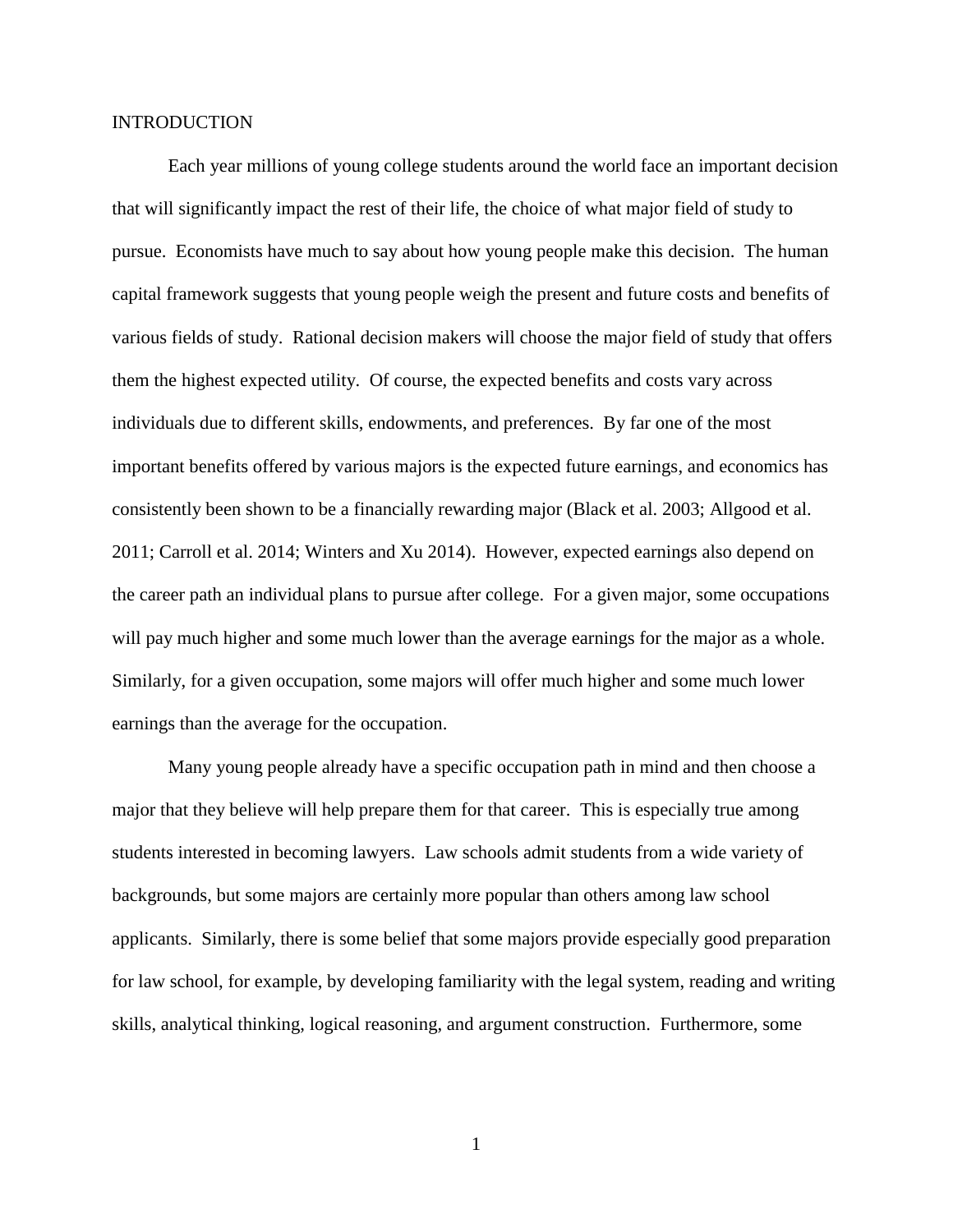majors are thought be especially well-suited for preparing for the Law School Admission Test (LSAT), which plays a major role in law school admissions decisions.

Economists and others have frequently noted that economics majors tend to have well above average LSAT scores and often the highest among large majors (Nieswiadomy 1998, 2006, 2010, 2014). However, evidence of college major effects on other legal education and career outcomes is much rarer. Notable exceptions are Craft and Baker (2003) and Black et al. (2003), both of which examine the effects of majoring in economics and a few other fields on the earnings of lawyers using the 1993 National Survey of College Graduates (NSCG). Among the college major groups considered<sup>1</sup>, economics majors have the highest mean earnings and this advantage persists even after controlling for observable individual characteristics via linear regression. Their results suggest that economics is good preparation for a legal career even beyond the effects of economics on LSAT scores.<sup>2</sup>

The current paper extends the previous literature by examining the effects of college major, focusing on a major in economics, on the earnings of practicing lawyers. The major contribution relative to Craft and Baker (2003) and Black et al. (2003) is the use of a much newer and larger dataset. Specifically, the data are from the pooled 2009-2013 American Community Survey, which provides a five percent sample of the U.S. population. I also examine both mean and median earnings. The results indicate some moderate differences from previous studies, but the main result is quite consistent. Economics is a well-paying undergraduate

 $\overline{a}$ 

<sup>&</sup>lt;sup>1</sup> Unfortunately, the relatively small size of the NSCG limits the analyses to relatively large majors to avoid considerable imprecision from very small majors. Craft and Baker (2003) examine a sample of 2072 observations and include only 10 majors/majors group; these are economics, political science, history, prelaw, accounting, science and engineering, other social sciences, other business fields, education and humanities, and all other fields. Black et al. (2003) include 2152 observations and focus on the 12 individual majors that have at least 30 individual observations in the 1993 NSCG, which includes economics, criminology, accounting, business administration, finance, history, political science, psychology, sociology, English, foreign language, and philosophy & theology. <sup>2</sup> Craft and Baker (2003) also suggest that among college majors that typically score highly on the LSAT, only economics was also found to offer high earnings among lawyers.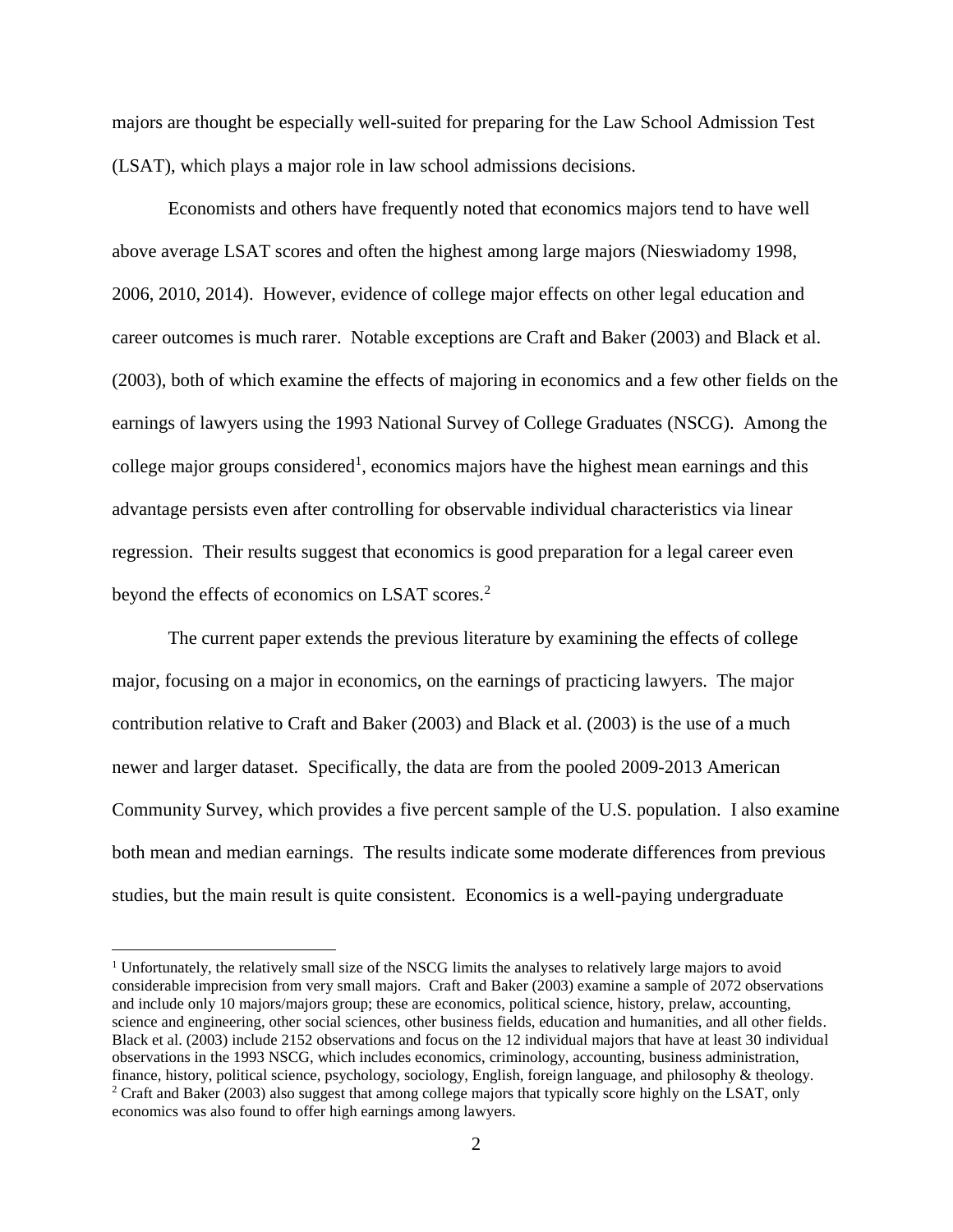college major for future lawyers. This information should be useful to undergraduates interested in law school and considering majoring in economics.

#### THE DATA

 $\overline{a}$ 

Each year the American Community Survey (ACS) samples one percent of the U.S. population and asks about various household, demographic, education, employment, income, and occupational topics. Since 2009 the ACS has asked individuals who have obtained a bachelor's degree or higher to report the major field of study for their undergraduate degree. The current study examines differences in the annual earnings of practicing lawyers by undergraduate college major using the combined 2009-2013 ACS. The data were obtained from IPUMS (Ruggles et al. 2015). Lawyers are defined based on reported occupation.<sup>3</sup> The ACS does not identify persons with law degrees working in other occupations. A few observations are also excluded who report working as lawyers but report their highest education as less than a professional degree. The ACS questionnaire is explicit that a JD is a professional degree and a higher education level than a bachelor's or a master's degree. The initial sample is also limited to persons ages 25-61. Persons older than age 61 may be affected by early retirement and those younger than age 25 are rarely old enough to have completed law school.

Annual earnings in the ACS are reported to reflect the earnings in the previous 12 months. The ACS surveys people throughout a year, but one cannot identify the month of the survey, only the year. All earnings are adjusted for inflation using the annual consumer price index (CPI) produced by the Bureau of Labor Statistics and are reported in January 2015 dollars. Because many people do not finish law school and begin working until well after age 25, the

<sup>3</sup> Specifically, I use the IPUMS occ1990 variable and restrict the sample to persons with occ1990 code 178.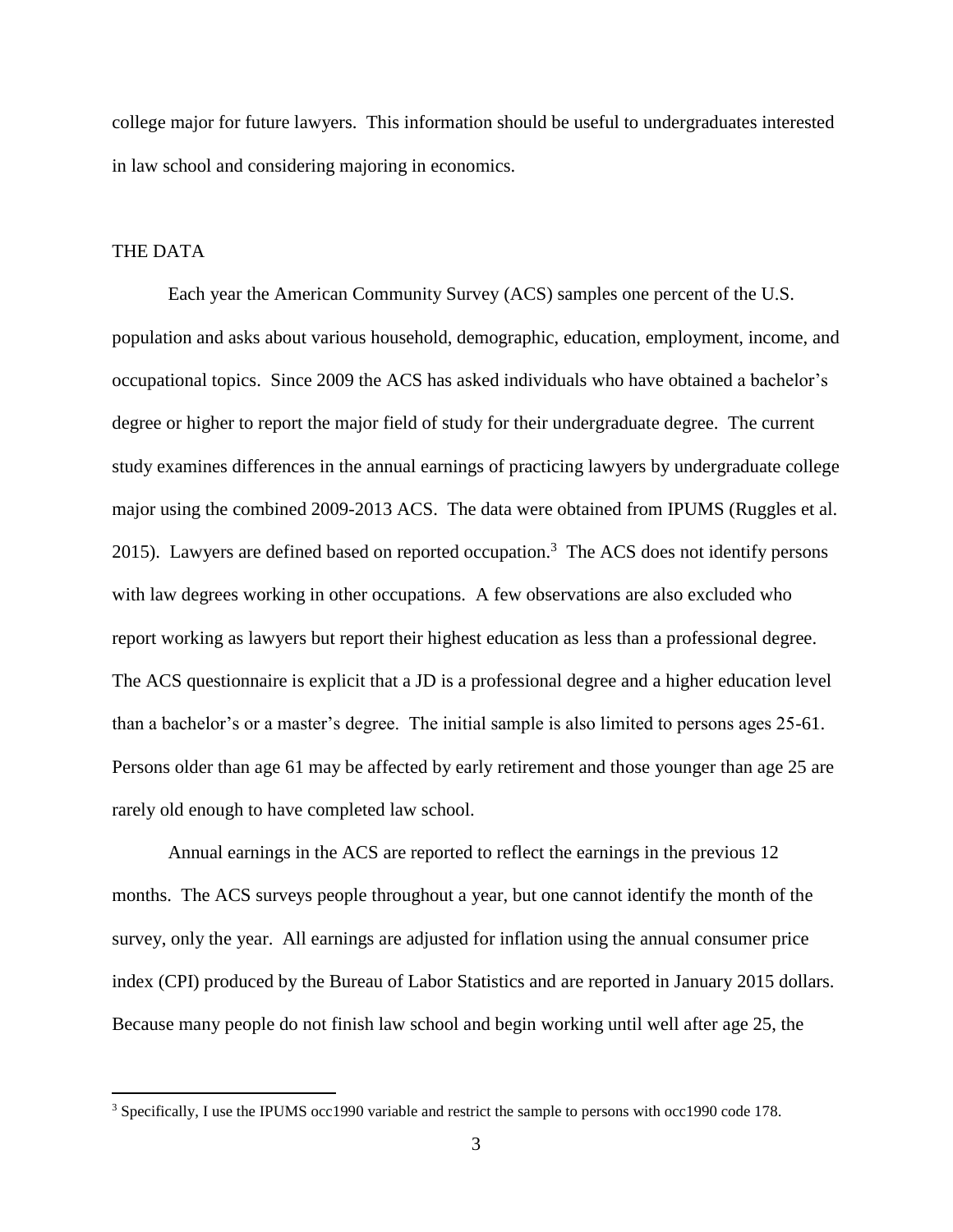earnings sample is limited to ages 30-61. Of course, some people finish law school even after age 30, but the ACS does not identify when an individual earned their highest degree or began working as a lawyer. Age 30 was chosen as the lower bound to keep the sample as large as possible while minimizing the effects of very new lawyers with less than 12 months in the lawyer occupation on average earnings.

Table 1 examines which undergraduate majors are popular among practicing lawyers in the ACS.<sup>4</sup> The 25 most popular majors are listed and ranked by size along with the percentages of all lawyers that the majors make up. Political science is the most common major among practicing lawyers, accounting for 21.6 percent of all lawyers. Economics is fourth in size and accounts for 6.5 percent of the total. History, English, and Psychology round out the top five in size. Size ranks 6-10 include business management, accounting, general business, philosophy and religion, and finance. The top 25 majors collectively account for 84.7 percent of all practicing lawyers, and the top five majors alone account for 50.9 percent.

#### MEDIAN AND MEAN LAWYER EARNING BY MAJOR

 $\overline{a}$ 

Table 2 reports median and mean lawyer earnings by major for the 25 most popular undergraduate majors from Table 1. Smaller majors are of less interest and generally have too few observations in the sample to produce reliable estimates. Table 2 also ranks majors by median and mean earnings. Because these measures are for ages 30-61, they are certainly not starting salaries. They instead illustrate the typical annual earnings one might expect over a career. Additionally, these summary measures are not just restricted to wage and salary employees. They include the full earnings of all lawyers including those who are self-employed

<sup>4</sup> The ACS college major codes were combined for economics (5501) and business economics (6205) to form a single group for economics. History (6402) and U.S. history (6403) were also combined to form one group.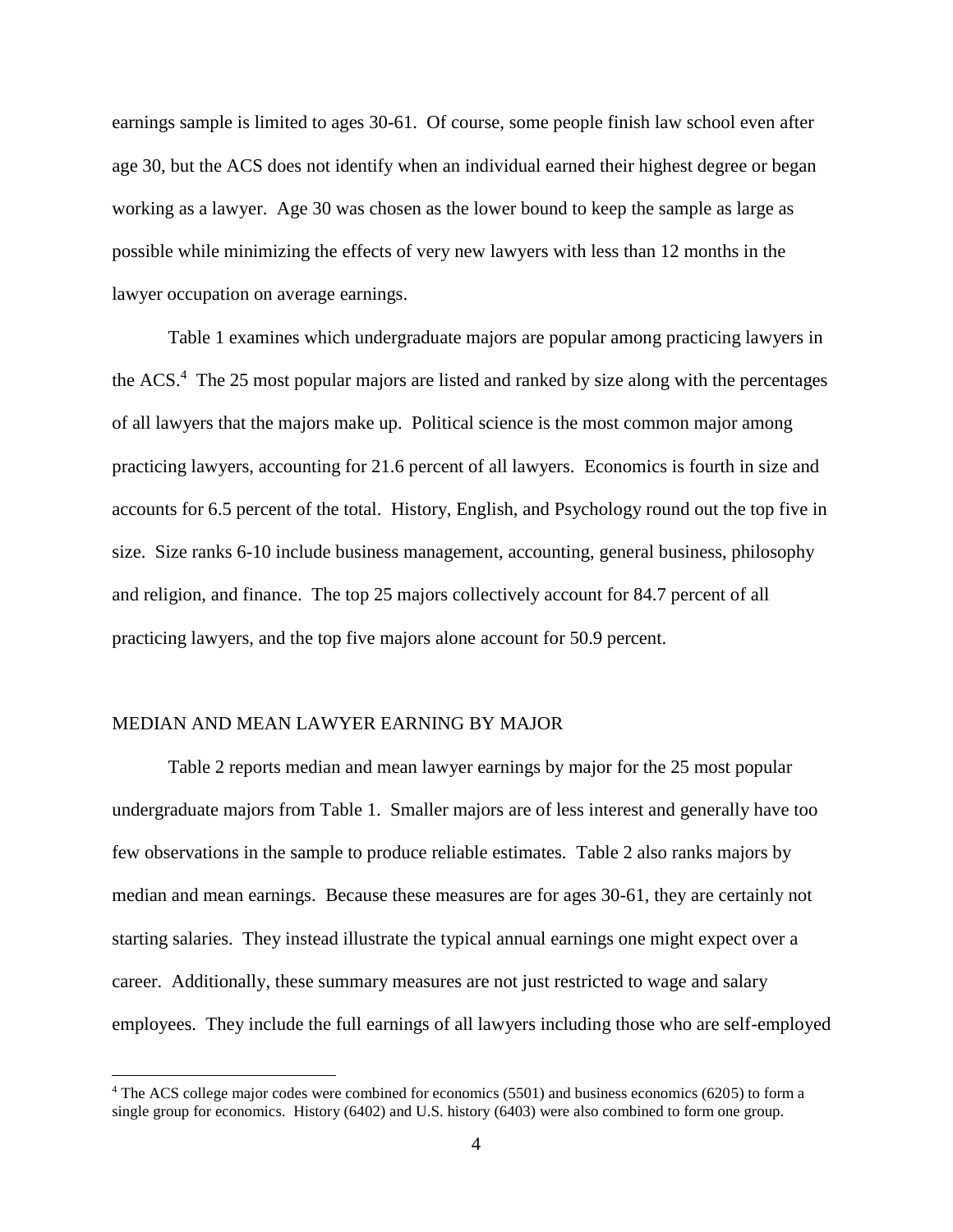sole-proprietors and those who are partners in multi-proprietor firms. Furthermore, the data do not allow one to differentiate by field of practice or law school attended. So there are some certainly some caveats, but the information is likely insightful nonetheless.

Mean annual earnings for lawyers exceed \$100,000 for all 25 majors in Table 2, and median earnings exceed \$100,000 for 20 of the 25. Thus, practicing lawyers tend to have generally good earnings prospects. Mean earnings also substantially exceed the median for all 25 majors, suggesting that mean lawyer earnings are somewhat skewed by a few lawyers who earn very high incomes. Consequently, median earnings might be the preferred measure to assess what a typical graduate might earn. Thus, Table 2 is sorted by median earnings and lists median earnings first. However, the rankings are quite consistent between median and mean earnings. Those majors with high median earnings have high mean earnings and vice versa.

Lawyers with undergraduate majors in electrical engineering have the highest earnings according to both medians (\$179,744) and means (\$219,383). Electrical engineering is not a very common route to law school as indicated in Table 1, which shows it as only the 22<sup>nd</sup> most popular major among practicing lawyers in the ACS. The high earnings for electrical engineering may result from having specialized knowledge that is valuable in particular fields in high demand. For example, engineering knowledge may be especially useful in patent law, due to the needs to precisely and accurately specify technical processes and product attributes.

Accounting majors have the second highest median (\$135,044) and third highest mean (\$180,507) earnings. Economics majors have the third highest median (\$130,723) and the second highest mean (\$182,359) earnings. Finance has the fourth highest median (\$122,150) and mean (\$170,356) earnings. Thus, these three relatively quantitative business-related fields do quite well. This may be somewhat attributable to these majors working in areas of law that are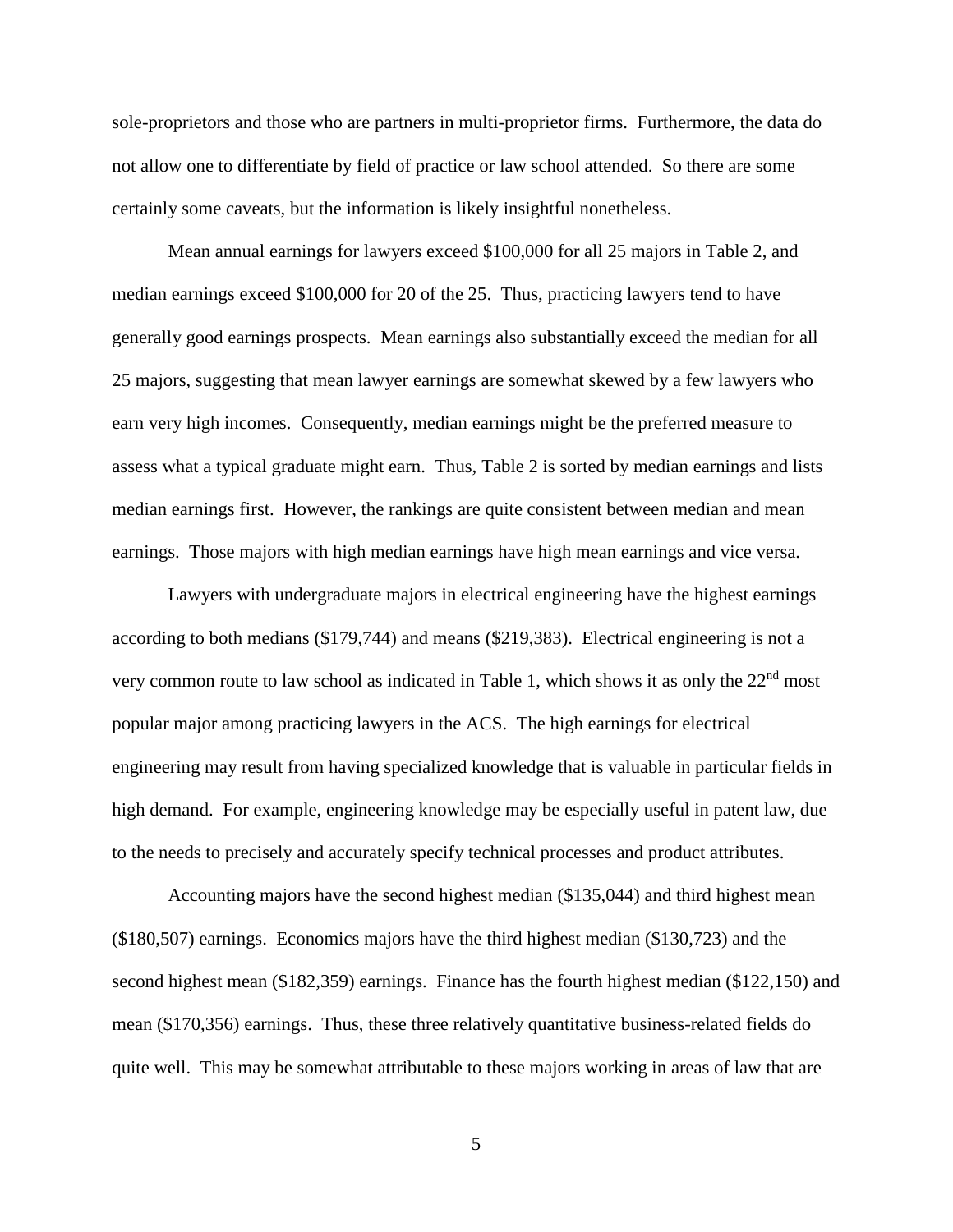especially lucrative, e.g., mergers and acquisitions. Chemistry is fifth in mean and sixth in median earnings, while mathematics if sixth in mean and fifth in median earnings.

#### REGRESSION ANALYSIS

The medians and means in Table 2 provide very interesting descriptive information but they may not represent causal estimates on earnings from majoring in a specific field. Individuals differ in both observable and unobservable dimensions that affect their undergraduate major, their decision to practice law, the type of law to practice, where to practice, and their earning potential. Data limitations do not allow one to control for all of these things, but some observable characteristics can be controlled for using regression analysis. Table 3 presents results from median regression and ordinary least squares (OLS) regression of log earnings on dummy variables for college major, while controlling for observable individual characteristics. The use of log earnings is standard in the earnings literature and allows coefficients to be interpreted roughly as percentage changes.

The controls include dummies for sex, race/ethnicity, age, survey year, and area of current residence. The demographic controls are very common in the literature. Year dummies are included to account for aggregate trends over time. Current residence is defined as the metropolitan areas for those living in identifiable metropolitan areas and as state residual areas otherwise. Location has been shown to be a major determinant of earnings in general and for specific majors and should be controlled for when possible (Winters and Wu 2014). Many interesting and potentially important variables are unavailable and college majors are not randomly assigned, so the estimates should still be interpreted with some caution.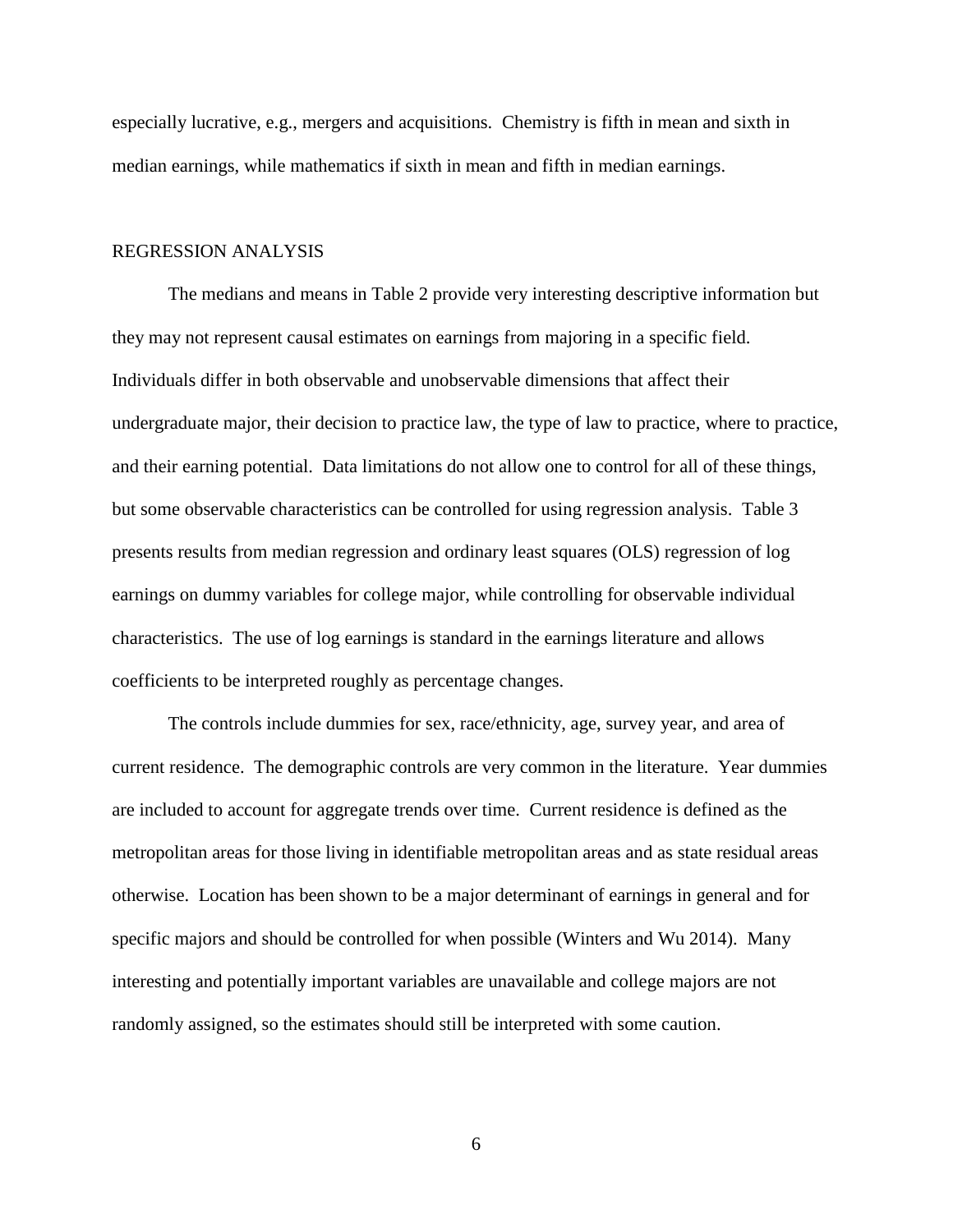Table 3 reports median regression coefficients in column 1 and OLS regression coefficients in column 2 for the college major dummies. Median and OLS regression coefficient estimates do vary somewhat but are often quite similar. Results for the control variables are not reported but are available from the author by request. The majors in Table 3 are sorted by median regression coefficients from high to low. Undergraduate economics majors are defined to be the omitted base group. Coefficient estimates for the other majors should be interpreted relative to economics. Electrical engineering has the highest coefficient for both median and OLS regression and has statistically significantly higher earnings than economics. The median (OLS) regression coefficient of 0.230 (0.183) suggests that electrical engineering has median (mean) earnings roughly 23.0 (18.3) percent greater than economics. No other major has median earnings statistically significantly greater than economics, and accounting is the only other major with significantly (at the ten percent level) greater mean earnings than economics. In total, three majors have positive median earning coefficients, while 21 majors have negative median coefficients, 18 of which are statistically significant. For OLS, 17 majors have earnings that are significantly less than economics. Thus, even after using regression to control for individual characteristics, economics still has quite good median and mean earnings relative to other majors.

#### **CONCLUSION**

The current study examines earnings differences across undergraduate majors for practicing lawyers in the U.S. with a focus on economics majors. Obtaining unbiased causal estimates is potentially precluded by non-random assignment, self-selection, and omitted variables. However, the descriptive analysis in this paper has the potential to illustrate the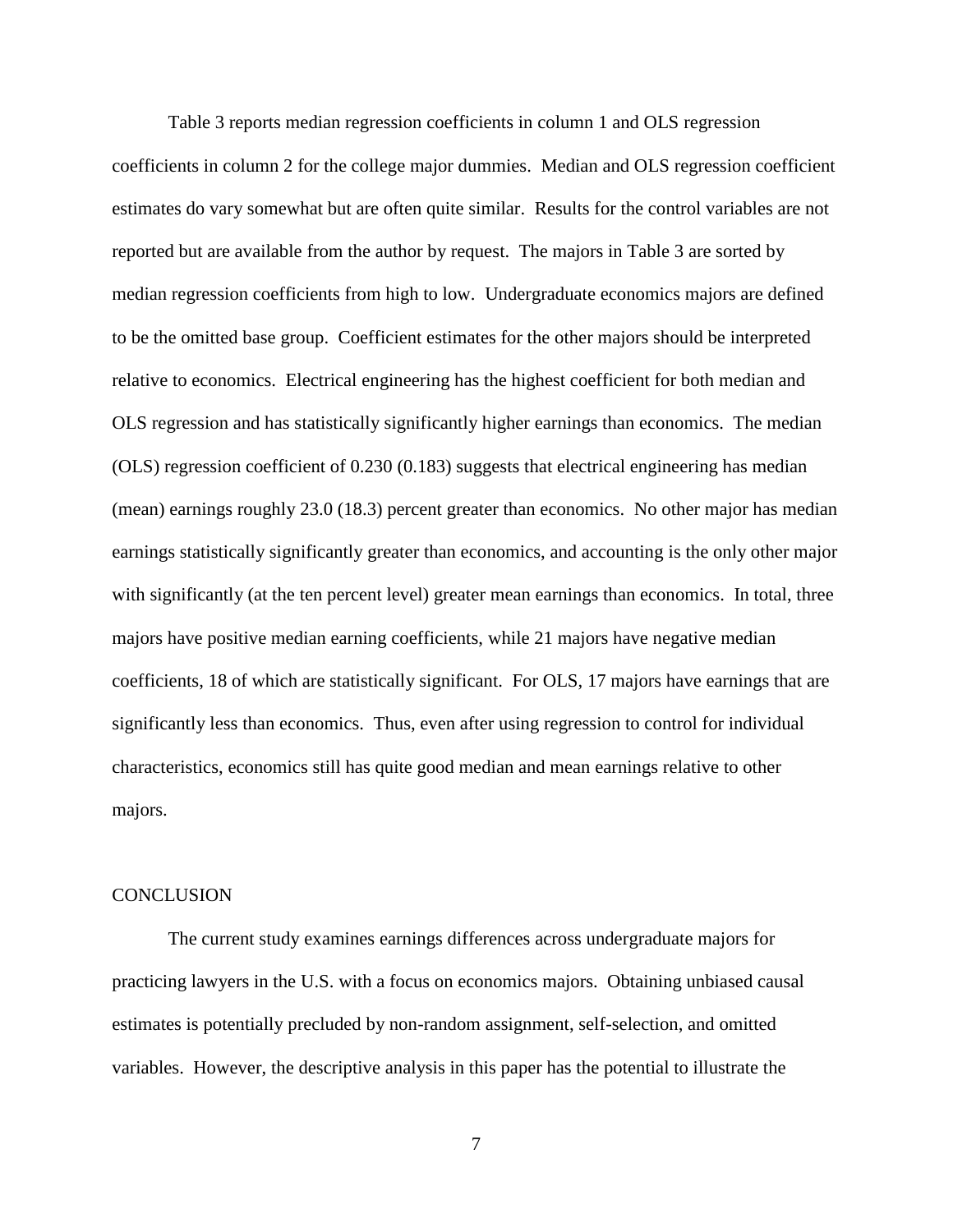benefits of various undergraduate majors for students interested in pursuing a career in law. Some majors do much better than others. Of interest to economics faculty, economics majors tend to do very well in both median and mean earnings, and both without and with controls for individual characteristics. Thus, economics is a high paying undergraduate major for those who later practice law. This is useful information for undergraduates planning to attend law school and considering economics as an undergraduate major. Sharing this information with interested students may help economics faculty and departments illustrate some of the many benefits of majoring in economics.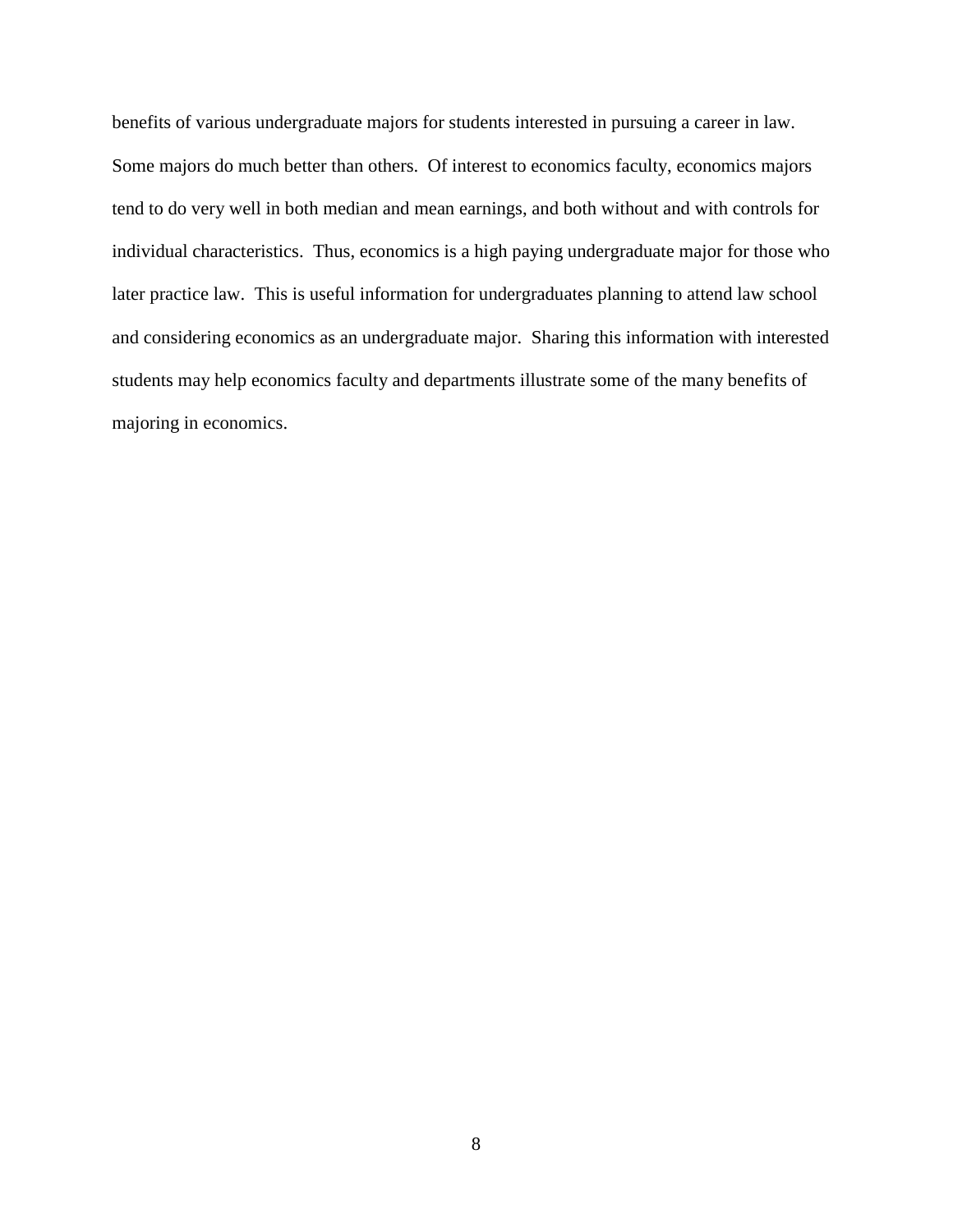#### REFERENCES

- Allgood, S., W. Bosshardt, W. H. Van der Klaauw, and M. Watts. 2011. Economics course work and long-term behavior and experiences of college graduates in labor markets and personal finance. Economic Inquiry 49: 774–94.
- Black, D., S. Sanders, and L. Taylor. 2003. The economics reward for studying economics. Economic Inquiry 41: 365–77.
- Carroll, T., D. Assane, and J. Busker. 2014. Why it pays to major in economics. Journal of Economic Education 45: 251–61.
- Craft, R. K., and J. G. Baker. 2003. Do economists make better lawyers? Undergraduate degree field and lawyer earnings. Journal of Economic Education 34: 263–81.
- Nieswiadomy, M. 1998. LSAT scores of economics majors. Journal of Economic Education 29: 377–79.
- Nieswiadomy, M. 2006. LSAT scores of economics majors: The 2003–2004 class update. Journal of Economic Education 37: 244–47.
- Nieswiadomy, M. 2010. LSAT scores of economics majors: The 2008–9 class update. Journal of Economic Education 41: 331–33.
- Nieswiadomy, M. 2014. LSAT scores of economics majors: The 2012–2013 class update. Journal of Economic Education 45: 71–74.
- Ruggles, S., K. Genadek, R. Goeken, J. Grover, and M. Sobek. 2015. Integrated Public Use Microdata Series: Version 6.0 [Machine-readable database]. Minneapolis: University of Minnesota.
- Winters, J. V., and W. Xu. 2014. Geographic differences in the earnings of economics majors. Journal of Economic Education 45: 262–76.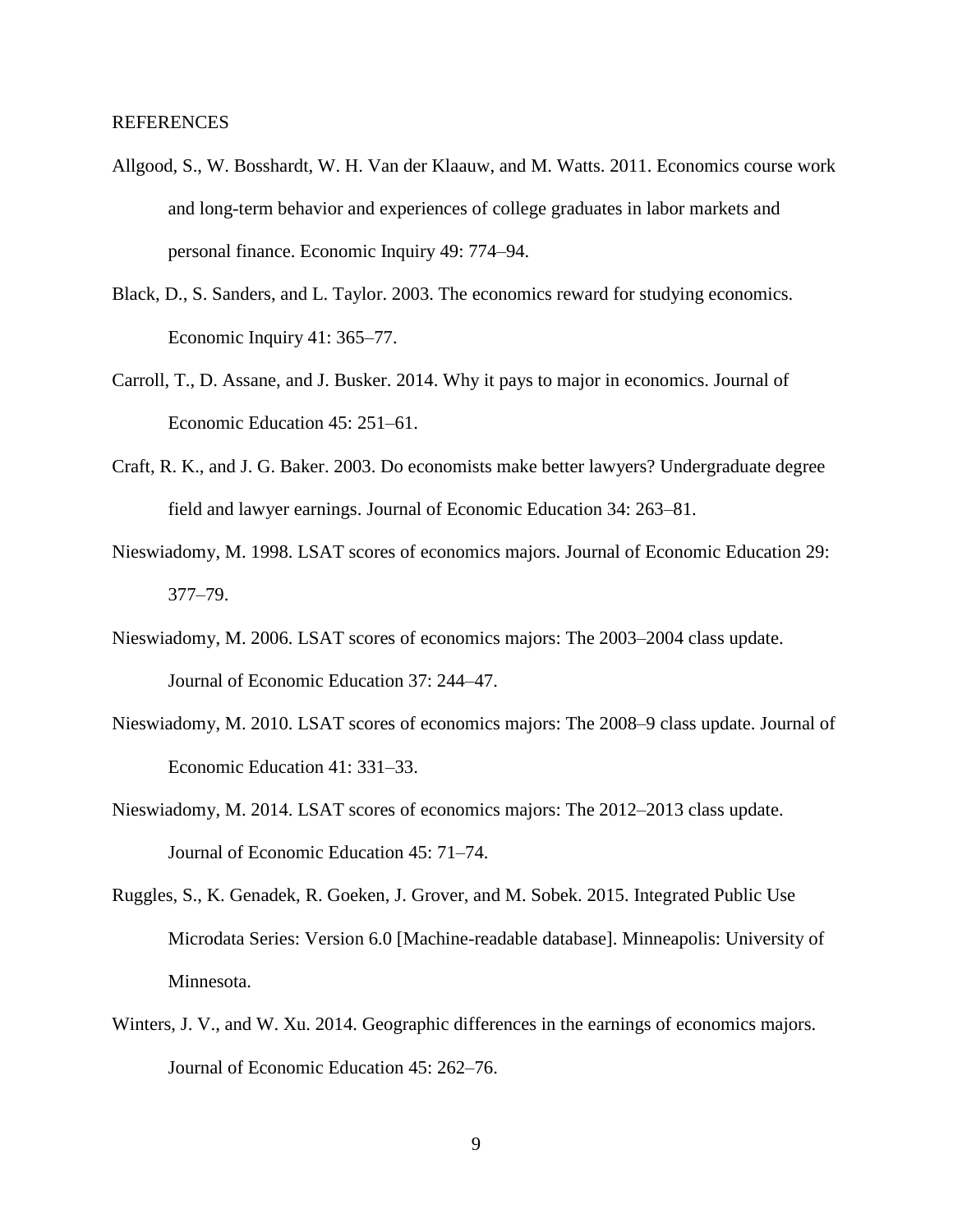| Major                                         | Size           | Percentage of All  |  |
|-----------------------------------------------|----------------|--------------------|--|
|                                               | Rank           | Practicing Lawyers |  |
| <b>Political Science and Government</b>       | 1              | 21.58%             |  |
| History                                       | $\overline{c}$ | 9.90%              |  |
| English Language and Literature               | 3              | 8.05%              |  |
| Economics                                     | 4              | 6.51%              |  |
| Psychology                                    | 5              | 4.83%              |  |
| <b>Business Management and Administration</b> | 6              | 3.82%              |  |
| Accounting                                    | 7              | 2.80%              |  |
| <b>General Business</b>                       | 8              | 2.78%              |  |
| Philosophy and Religious Studies              | 9              | 2.77%              |  |
| Finance                                       | 10             | 2.34%              |  |
| Criminal Justice and Fire Protection          | 11             | 2.33%              |  |
| Sociology                                     | 12             | 2.13%              |  |
| Communications                                | 13             | 1.86%              |  |
| <b>Biology</b>                                | 14             | 1.83%              |  |
| Journalism                                    | 15             | 1.50%              |  |
| Liberal Arts                                  | 16             | 1.30%              |  |
| French, German, Latin and Other Languages     | 17             | 1.21%              |  |
| <b>International Relations</b>                | 18             | 1.11%              |  |
| Area, Ethnic, and Civilization Studies        | 19             | 1.10%              |  |
| Pre-Law and Legal Studies                     | 20             | 0.99%              |  |
| Marketing and Marketing Research              | 21             | 0.93%              |  |
| <b>Electrical Engineering</b>                 | 22             | 0.83%              |  |
| Chemistry                                     | 23             | 0.81%              |  |
| Mathematics                                   | 24             | 0.75%              |  |
| Anthropology and Archeology                   | 25             | 0.67%              |  |

Table 1: The 25 Most Popular College Majors Among Lawyers in the ACS

Notes: The data are from the combined 2009-2013 American Community Survey. The sample includes persons ages 25-61 employed as lawyers.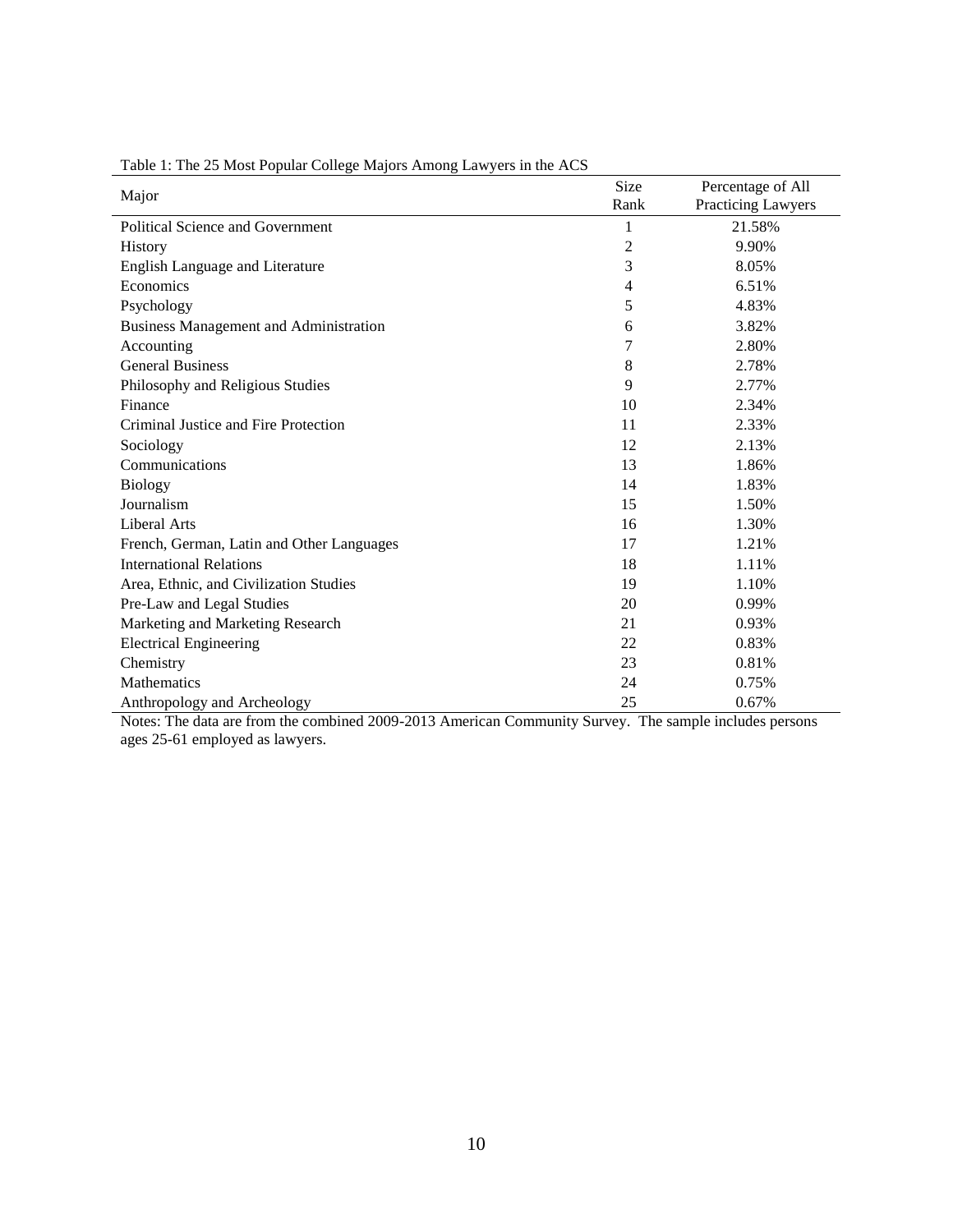| $500$ c.s. Easy for the 25 most repair majors<br>Major | Median<br>Earnings<br>Rank | Median<br>Earnings | Mean<br>Earnings<br>Rank | Mean<br>Earnings |
|--------------------------------------------------------|----------------------------|--------------------|--------------------------|------------------|
| <b>Electrical Engineering</b>                          | 1                          | \$179,744          | 1                        | \$219,383        |
| Accounting                                             | $\overline{c}$             | \$135,044          | 3                        | \$180,507        |
| Economics                                              | 3                          | \$130,723          | $\overline{2}$           | \$182,359        |
| Finance                                                | 4                          | \$122,150          | $\overline{4}$           | \$170,356        |
| Chemistry                                              | 5                          | \$122,150          | 6                        | \$165,266        |
| Mathematics                                            | 6                          | \$122,008          | 5                        | \$165,901        |
| <b>International Relations</b>                         | 7                          | \$119,829          | 8                        | \$158,770        |
| History                                                | $\,8\,$                    | \$117,060          | 7                        | \$161,682        |
| <b>Political Science and Government</b>                | 9                          | \$114,288          | 11                       | \$155,661        |
| Area, Ethnic, and Civilization Studies                 | 10                         | \$114,006          | 12                       | \$155,475        |
| <b>General Business</b>                                | 11                         | \$111,971          | 10                       | \$155,789        |
| Philosophy and Religious Studies                       | 12                         | \$110,354          | 9                        | \$156,913        |
| <b>Business Management and Administration</b>          | 13                         | \$107,178          | 13                       | \$145,842        |
| <b>Biology</b>                                         | 14                         | \$107,178          | 16                       | \$139,439        |
| <b>English Language and Literature</b>                 | 15                         | \$106,881          | 14                       | \$145,596        |
| Anthropology and Archeology                            | 16                         | \$105,863          | 18                       | \$135,713        |
| <b>Liberal Arts</b>                                    | 17                         | \$103,898          | 15                       | \$143,480        |
| Communications                                         | 18                         | \$101,791          | 19                       | \$135,577        |
| Journalism                                             | 19                         | \$100,774          | 20                       | \$132,594        |
| Marketing and Marketing Research                       | 20                         | \$100,221          | 17                       | \$138,274        |
| Psychology                                             | 21                         | \$98,738           | 21                       | \$129,328        |
| Sociology                                              | $22\,$                     | \$97,532           | 23                       | \$126,028        |
| Pre-Law and Legal Studies                              | 23                         | \$93,508           | 22                       | \$128,906        |
| French, German, Latin and Other Languages              | 24                         | \$91,612           | 24                       | \$123,823        |
| Criminal Justice and Fire Protection                   | 25                         | \$83,880           | 25                       | \$113,681        |

| Table 2: Annual Earnings of U.S. Lawyers for the 25 Most Popular Majors |  |  |
|-------------------------------------------------------------------------|--|--|
|                                                                         |  |  |

Notes: The data are from the combined 2009-2013 American Community Survey. The earnings sample is restricted to persons ages 30-61 employed as lawyers. Earnings are adjusted for inflation and reported in 2015 dollars.